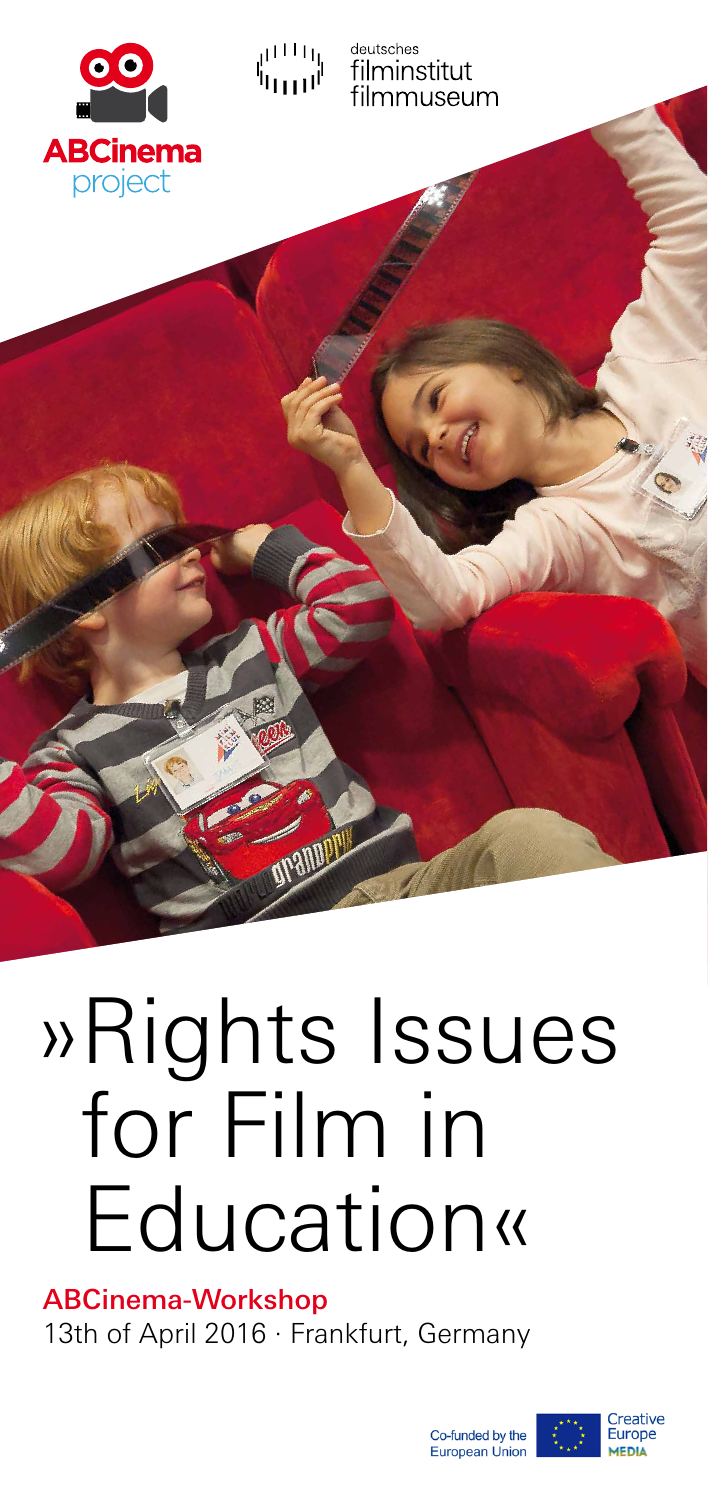**»Rights Issues for Film in Education«** ABCinema-Workshop 13th of April 2016

Deutsches Filminstitut, Frankfurt, Germany

The importance of film literacy activities in today's world, a world which is defined to a large extent by its media, is not disputed. We enthusiastically devote ourselves to the mission of infecting the new generation with our cinephilia and we wish to introduce them to the wealth of our film history, including that of Europe. But even at the phase of concept development questions constantly arise regarding the issue of dealing legally with the rights of audio-visual works in various scenarios – in the cinema, in the classroom, amongst colleagues. Neither our academic training in film studies nor our training as educators have prepared us for this; much remains obscure. What is the basic legal situation, are there such things as rights of use, what experiences have been had with possible sanctions? A further level of complexity emerges from our functioning within a European context – despite the enrichment we derive from our best-practice exchanges: what is the legal framework in which we operate and what happens when we add materials such as moving images, pictures and texts to digital platforms? And how do we deal with Internet access to the accompanying educational materials that we ourselves have created?

The ABCinema Workshop aims to come up with answers to the urgent questions that confront us in our daily work, in order to clarify the limits of the space in which we operate and to encourage us to further cooperation.

*— Christine Kopf, Film Literacy Department (DIF)*

### **Register for free**

The workshop is open to interested members of the professional public. Please register your participation with Hannah Schreier (Coordinator) at: schreier@deutsches-filminstitut.de.

#### 09.30 a.m.

Arrival and Coffee

#### 10.00 a.m.

Welcome Claudia Dillmann (Director Deutsches Filminstitut, Frankfurt)

#### 10.10 –10.30 a.m.

Introduction and outlining of workshop goals Christine Kopf (Deutsches Filminstitut, Frankfurt), Kerstin Herlt (Association des Cinémathèques Européennes, Frankfurt)

#### 10.30 –10.45 a.m.

Presentation of ABCinema Project · Enrica Serrani (Coordinator ABCinema project, Fondazione Cineteca di Bologna)

#### 10.45 –11.30 a.m.

Results and recommendations from the EU Study "Showing films and other audiovisual content in European schools" Ignasi Guardans (CUMEDIAE Culture and Media Agency Europe, Brussels, project coordinator of the Study)

#### 11.30 a.m.–12.15 p.m.

Introduction to copyright law in Europe – How does it work for film heritage and education? · Lisette Kalshoven (Advisor copyright and open education, Kennisland, Amsterdam)

#### 12.15 –12.45 p.m.

FAQ: "Can I show this film/image in the classroom, in our cinema, in exhibitions, online? What are the risks?" (All) Facilitators: Lisette Kalshoven, Kerstin Herlt

## 12:45–01:45 p.m.

Lunch break

#### 01.45–02.30 p.m.

Introduction to Creative Commons licensing Lisette Kalshoven

#### 02.30–03.15 p.m.

"2 or 3 things to know about orphan works" – How film archives deal with orphan works in the FORWARD project Kerstin Herlt

03.15–03.45 p.m. Coffee break

#### 03.45–04.15 p.m.

Digitising films and related material from and about World War One: The EFG1914 experience · Georg Eckes (European Film Gateway, EU project coordinator, Frankfurt)

#### 04.15 p.m.

Closing discussion / Wrap-Up

Workshop organised in the framework of **ABCinema Plus**, project co-funded by the **European Union**